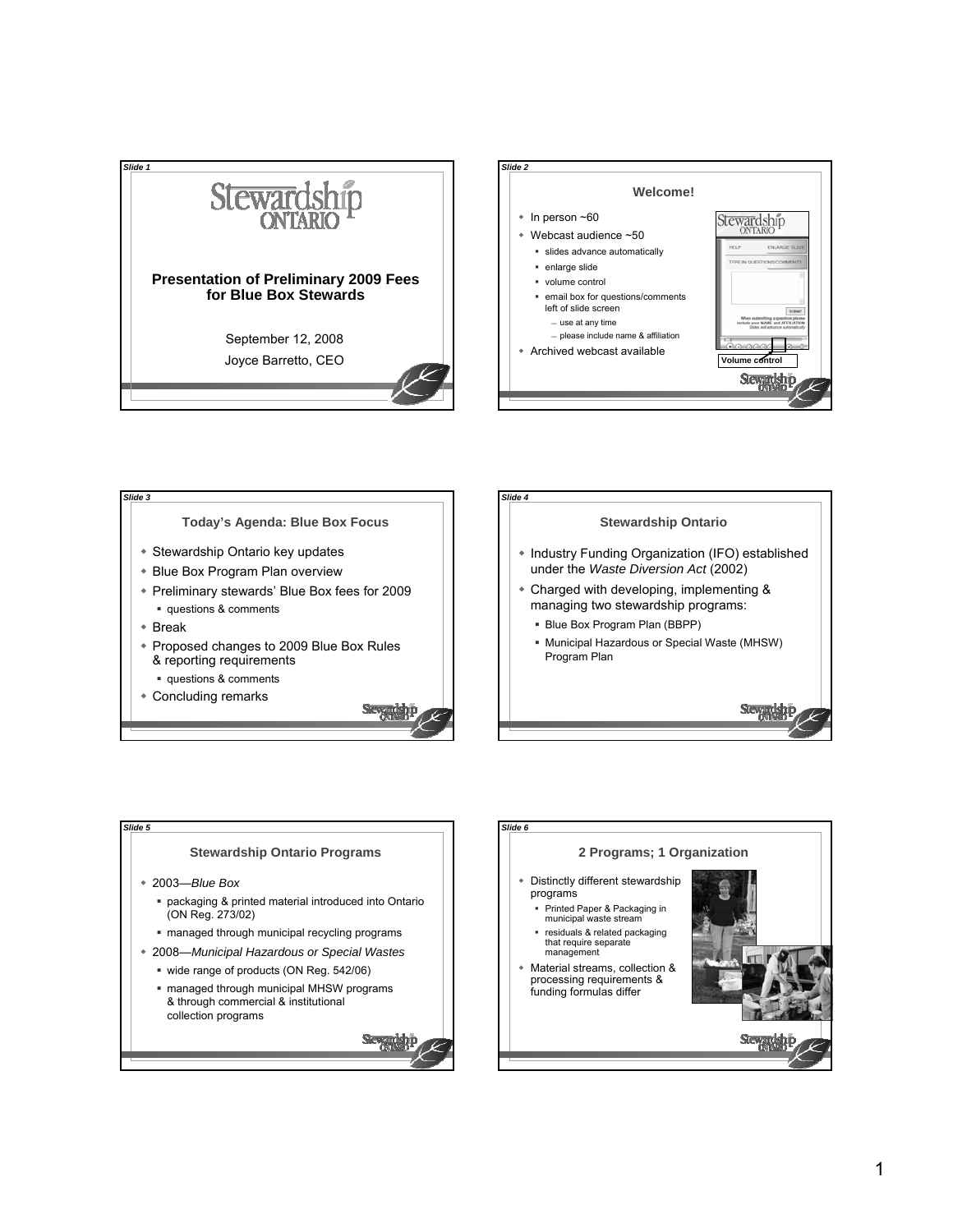





|       | <b>Blue Box Material Recovered</b>                                     |                                          |
|-------|------------------------------------------------------------------------|------------------------------------------|
|       | <b>Tonnes</b><br>Recovered                                             | <b>Estimated</b><br><b>Recovery Rate</b> |
| 2001  | 693,547                                                                | 45%                                      |
| 2002  | 726,718                                                                | 46%                                      |
| 2003  | 779,844                                                                | 53%                                      |
| 2004  | 823,635                                                                | 55%                                      |
| 2005* | 786,947                                                                | 57%                                      |
| 2006* | 850,975                                                                | 64%                                      |
| 2007* | 865,969                                                                | 63%                                      |
|       | *Figures do not include wine & spirit containers on deposit in Ontario |                                          |



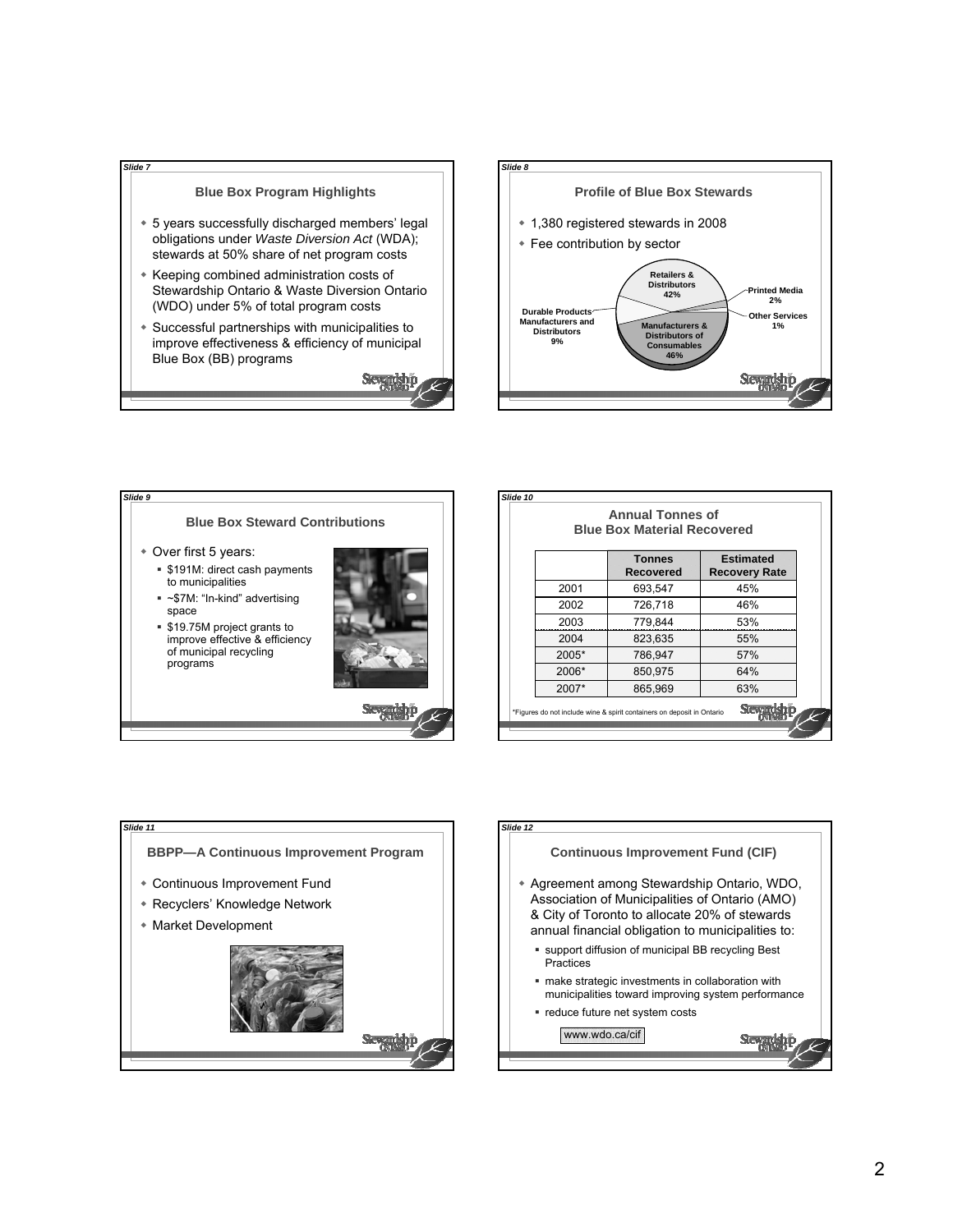







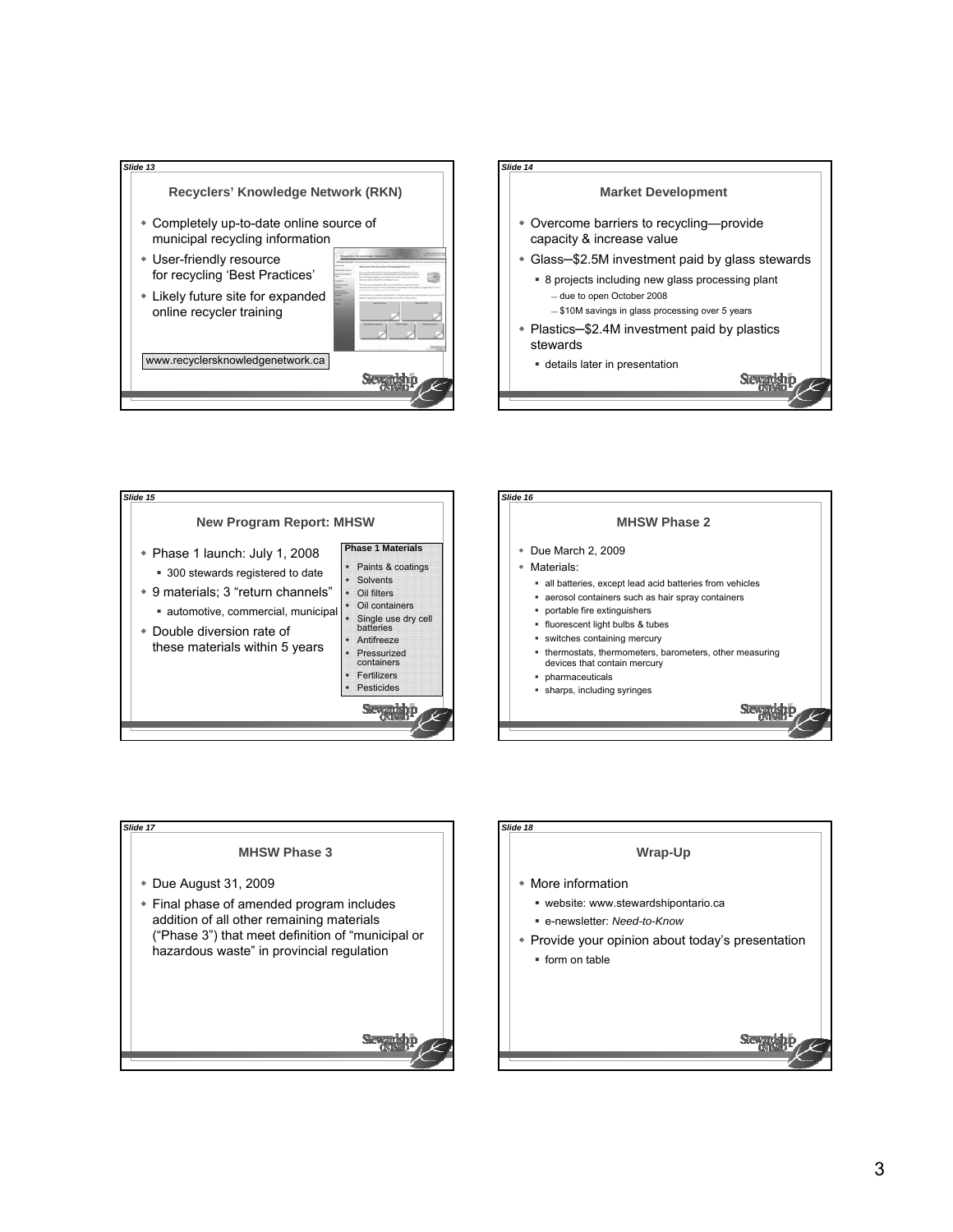

| August 1 | WDO informs Stewardship Ontario of stewards'<br>obligation for 2009 |
|----------|---------------------------------------------------------------------|
| Sept 12  | Stakeholder information session on preliminary fees                 |
| Sept 26  | Deadline for comments to Stewardship Ontario                        |
| Oct 8    | Stewardship Ontario Board review & set final fees                   |
| Oct22    | WDO Board approval of fees                                          |
|          |                                                                     |





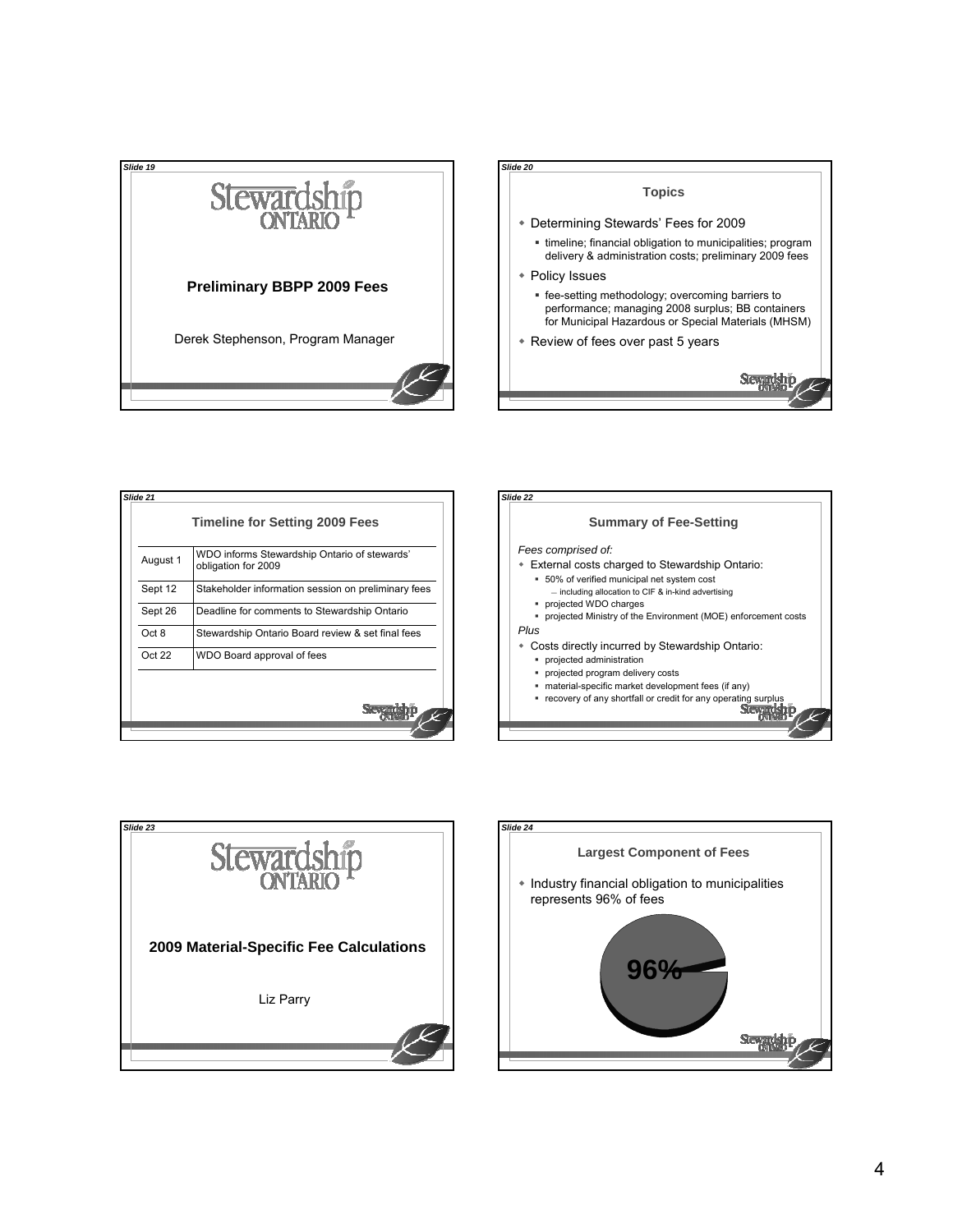

| <b>Tonnes</b>                                                                                         | 2006    | 2007    | Year Over Year Change                                      |       |
|-------------------------------------------------------------------------------------------------------|---------|---------|------------------------------------------------------------|-------|
| Overall Recovered                                                                                     | 943,000 | 903,000 | (40,000)                                                   | $-4%$ |
| Net of LCBO                                                                                           | 851,000 | 871,000 | 20,000                                                     | 2%    |
| containers now returned through deposit system.<br>Recovery of remaining BB materials relatively flat |         |         | Drop in overall reported recovery due to diversion of LCBO |       |
| 4% to 7% in past years                                                                                |         |         | " increased by about 2% in 2007 over 2006, compared to     |       |
| " population & households increased by about 3%                                                       |         |         |                                                            |       |







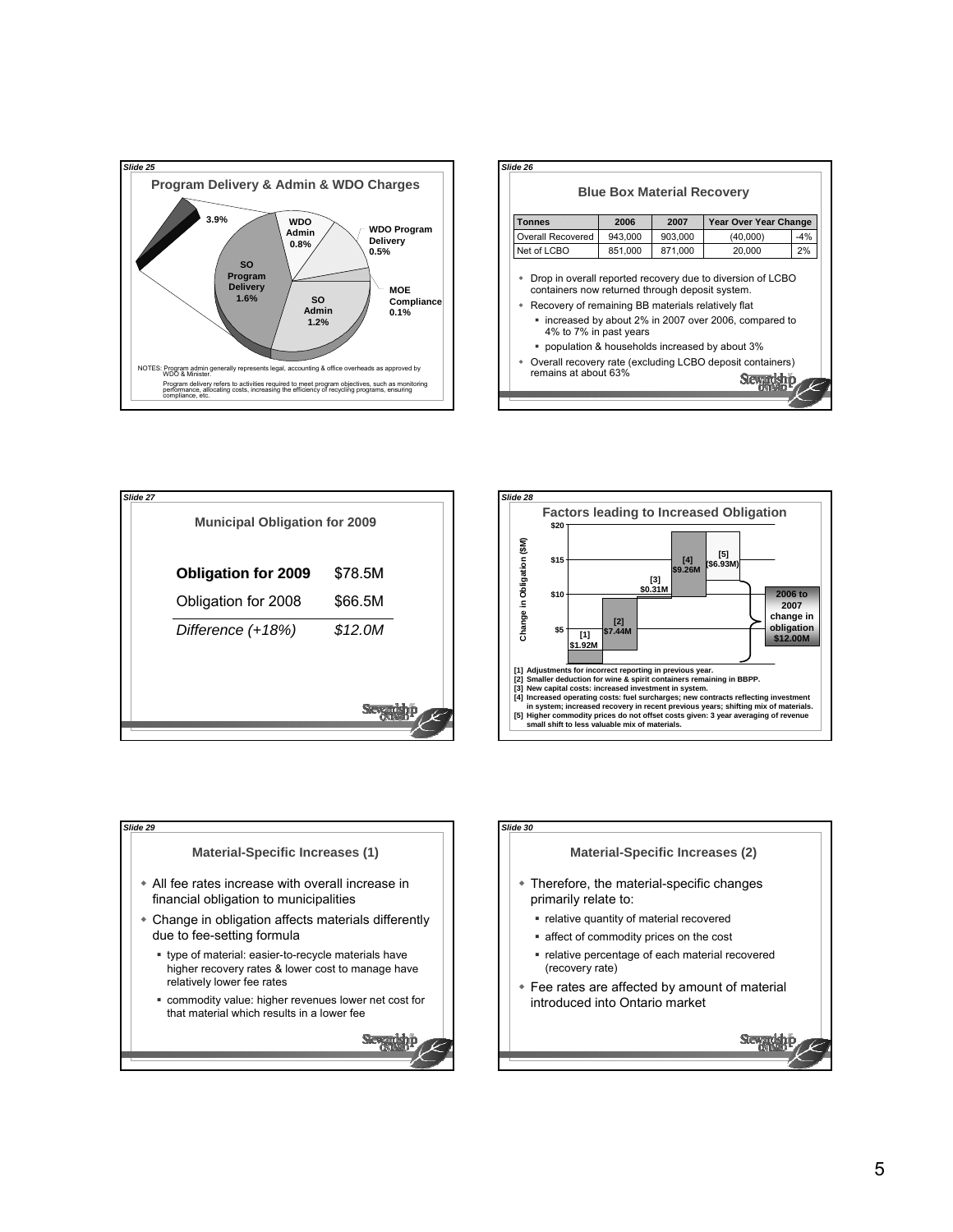|                          |                            |                    |                         |                                                           | <b>Factors Contributing to Increase in Obligation</b> |
|--------------------------|----------------------------|--------------------|-------------------------|-----------------------------------------------------------|-------------------------------------------------------|
| <b>Material</b>          | <b>Tonnes</b><br>Recovered | <b>Net</b><br>Cost | <b>Recovery</b><br>Rate | <b>Tonnes</b><br><b>Reported</b><br>by<br><b>Stewards</b> | Result                                                |
| <b>Printed</b><br>Paper  | J                          | ᠰ                  | ᠰ                       | ഄ                                                         | Relatively large increase                             |
| Paper<br>Packaging       |                            | ₼                  |                         |                                                           | In line with overall<br>increase                      |
| PET                      |                            | ₼                  | ﯩ                       | ഄ                                                         | In line with overall<br>increase                      |
| <b>HDPE</b>              | ↓                          | ₼                  | ▲                       | ↓                                                         | Relatively small increase                             |
| Other<br><b>Plastics</b> | ᠰ                          | ₼                  | ₼                       | ተ                                                         | Relatively small increase                             |
| Steel                    | ተ                          |                    | ᠰ                       |                                                           | Relatively small increase                             |
| Aluminum                 | ↓                          |                    | J                       |                                                           | Relatively large increase<br>in credit                |
| Glass                    | ♠                          | ♠                  | ♠                       |                                                           | Relatively small increase                             |



|                                            | <b>2008 Fees</b> | 2009 Preliminary Fees         |              |
|--------------------------------------------|------------------|-------------------------------|--------------|
| Material                                   | Fee Rates (¢/kg) | Fee Rates (¢/kg) <sup>1</sup> | Fees $(S)^2$ |
| <b>CNA/OCNA Newsprint</b>                  | 0.148            | 0.133                         | \$347.022    |
| Other Newsprint                            | 0.764            | 1.332                         | \$1.961.184  |
| Other Printed Paper                        | 2 182            | 3.373                         | \$4,820,385  |
| OCC & OBB                                  | 7 252            | 8 1 1 5                       | \$20,975.849 |
| Other Paper Packaging                      | 12.534           | 13.696                        | \$5,651,483  |
| <b>PFT Bottles</b>                         | 11 238           | 12.560                        | \$6,069,735  |
| <b>HDPF Bottles</b>                        | 11.135           | 11406                         | \$2,539.465  |
| Other Plastics                             | 18 449           | 18 990                        | \$26,523,822 |
| Steel                                      | 4 7 4 4          | 4 9 5 5                       | \$2,849.038  |
| Aluminum Food & Beverage                   | (2.215)          | (3.116)                       | (S834.143)   |
| Other Aluminum Packaging                   | 5.095            | 5912                          | \$188,593    |
| Clear Glass                                | 3.529            | 3758                          | \$2,860.223  |
| <b>Coloured Glass</b>                      | 3.976            | 4 5 3 7                       | \$419,707    |
| Total Blue Box Program Fees <sup>2,3</sup> | \$66,605,943     |                               | \$74.372.363 |
| CNA/OCNA In-Kind Contribution              | \$1,829,057      |                               | \$3,396,745  |





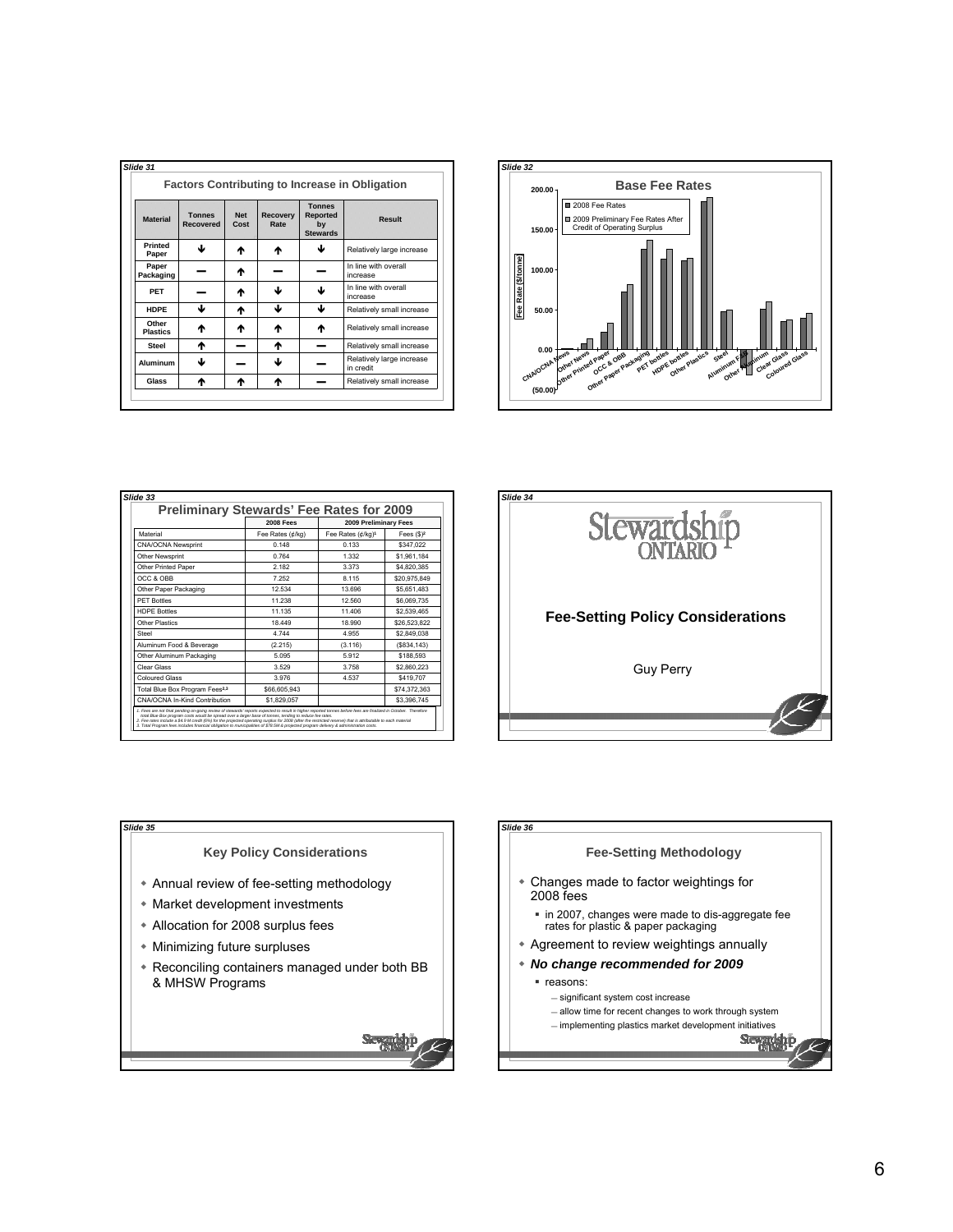







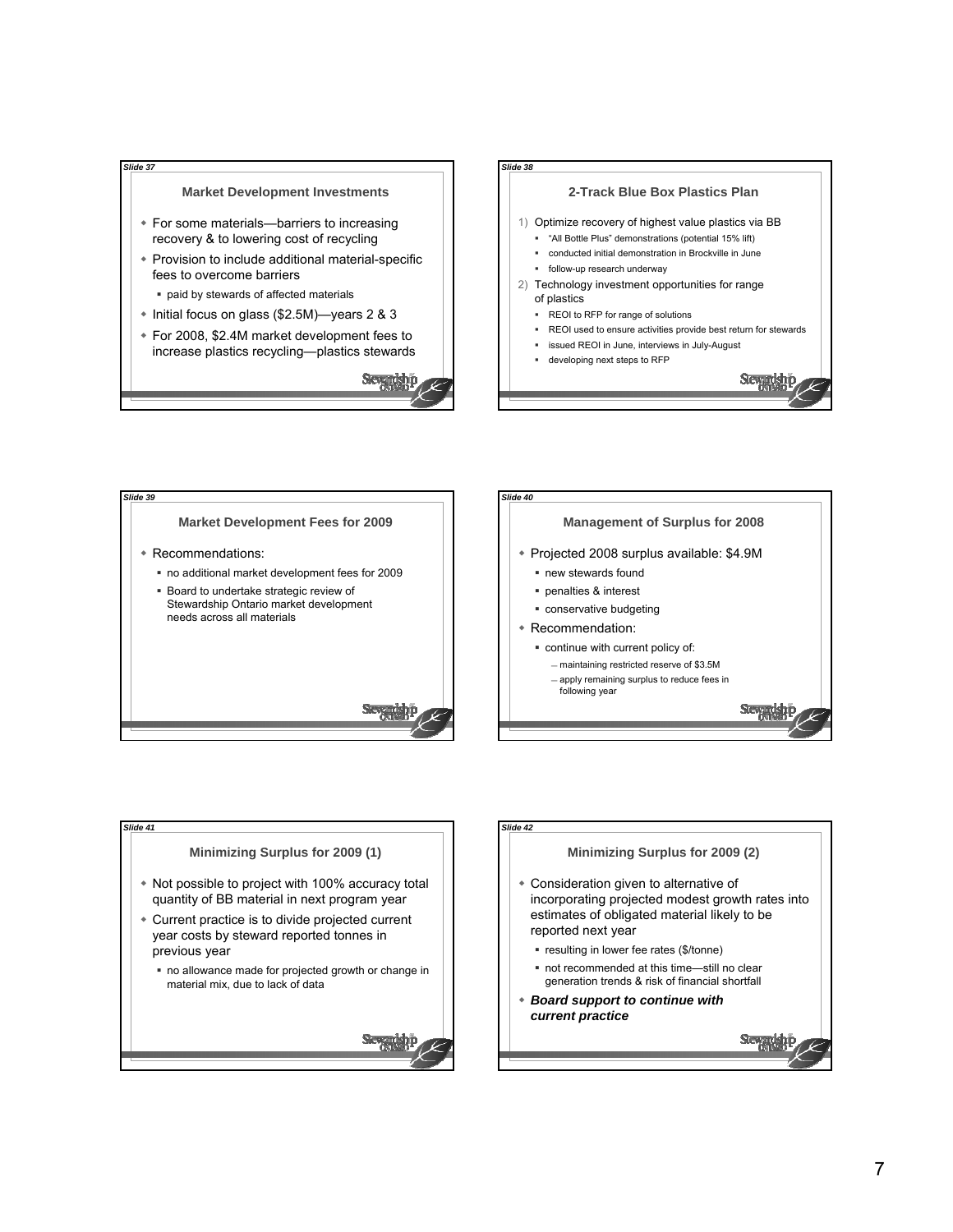## **Blue Box Containers for MHSM** Addendum to MHSW Program Request Letter states: *"Potential fees should…not [apply] to a different program developed by WDO (i.e. Municipal Hazardous or Special Material containers managed under the blue box program)."*

MHSM fees:

*Slide 43*

- effective July 2008 with payments commencing October
- fees effective for 18 months—2008 & 2009
- synchronized with BB fee-setting in 2010
- Some BB stewards will pay fees both for BB containers & for MHSM

Slevendship

**Slevendah p** 



Stewardship

#### **2009 BB Fees for MHSM Containers** BB containers which contain MHSM will continue to pay BB stewards' fees in 2009 BB containers for paint, solvents, antifreeze, pesticides & fertilizers sold into consumer market will pay 2009 BB fees Oil containers, specifically designated as MHSW will not pay BB fees in 2009 no BB stewards fees for oil containers in 2009 credit for BB fees for oil containers July-December 2008 *Slide 45*

 stewards may apply for an adjustment to their 2008 Steward's Reports send email to **pgill@stewardshipontario.ca**





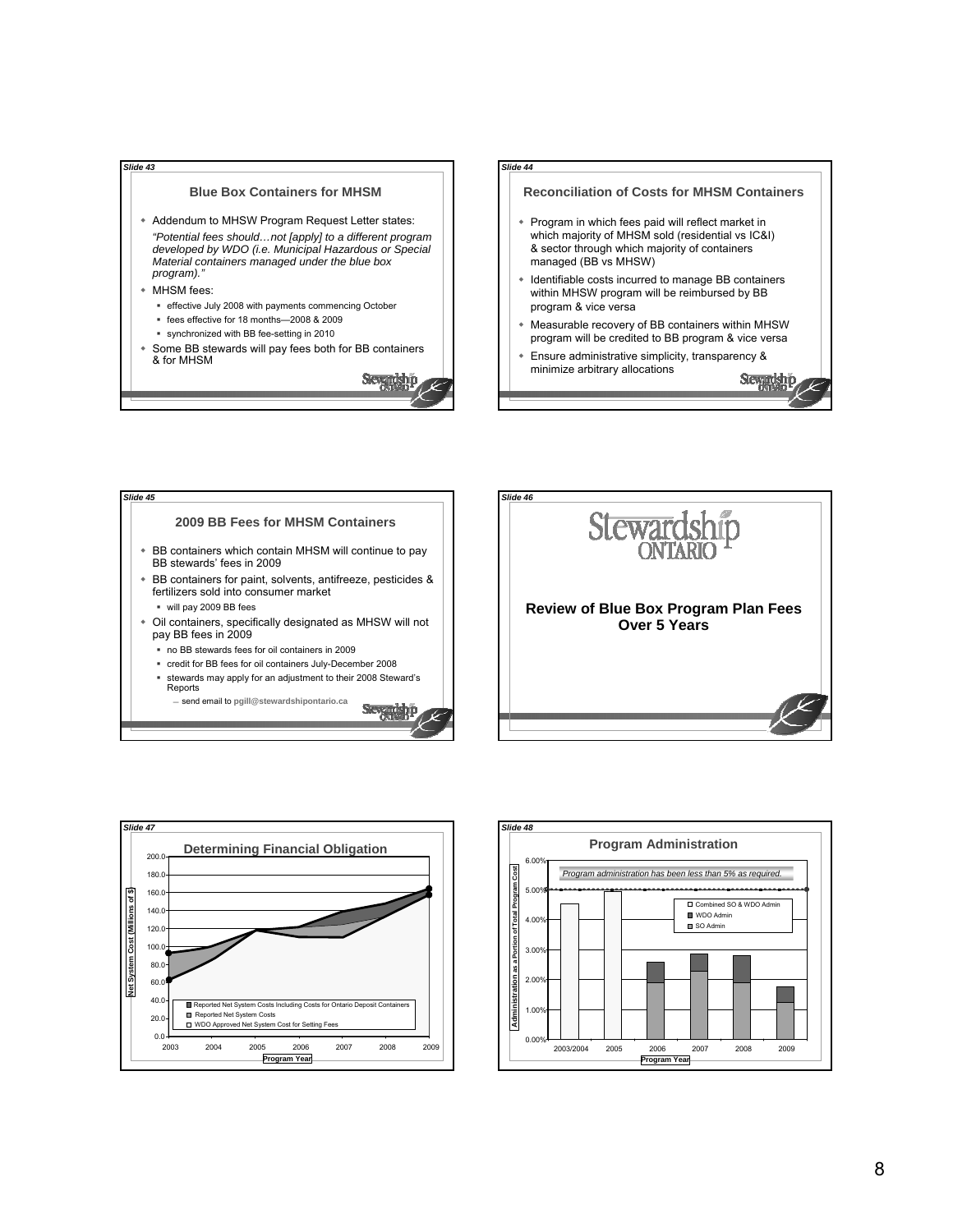

| Slide 50                                                                                 |          |
|------------------------------------------------------------------------------------------|----------|
| <b>Preliminary 2009 Fees</b>                                                             |          |
| External costs charged to Stewardship Ontario:                                           |          |
| Verified municipal net system cost<br>(includes allocation to CIF & in-kind advertising) | \$78.5M  |
| Projected WDO charges                                                                    | \$0.8M   |
| Projected MOE enforcement costs                                                          | \$0.1M   |
| Plus                                                                                     |          |
| Costs directly incurred by Stewardship Ontario:                                          |          |
| Projected program administration                                                         | \$1.4M   |
| Projected program delivery costs                                                         | \$1.8M   |
| Material-specific market development fees                                                | none     |
| -Board to review strategic needs & options                                               | pending  |
| Credit shortfall for operating surplus                                                   | $-$4.9M$ |







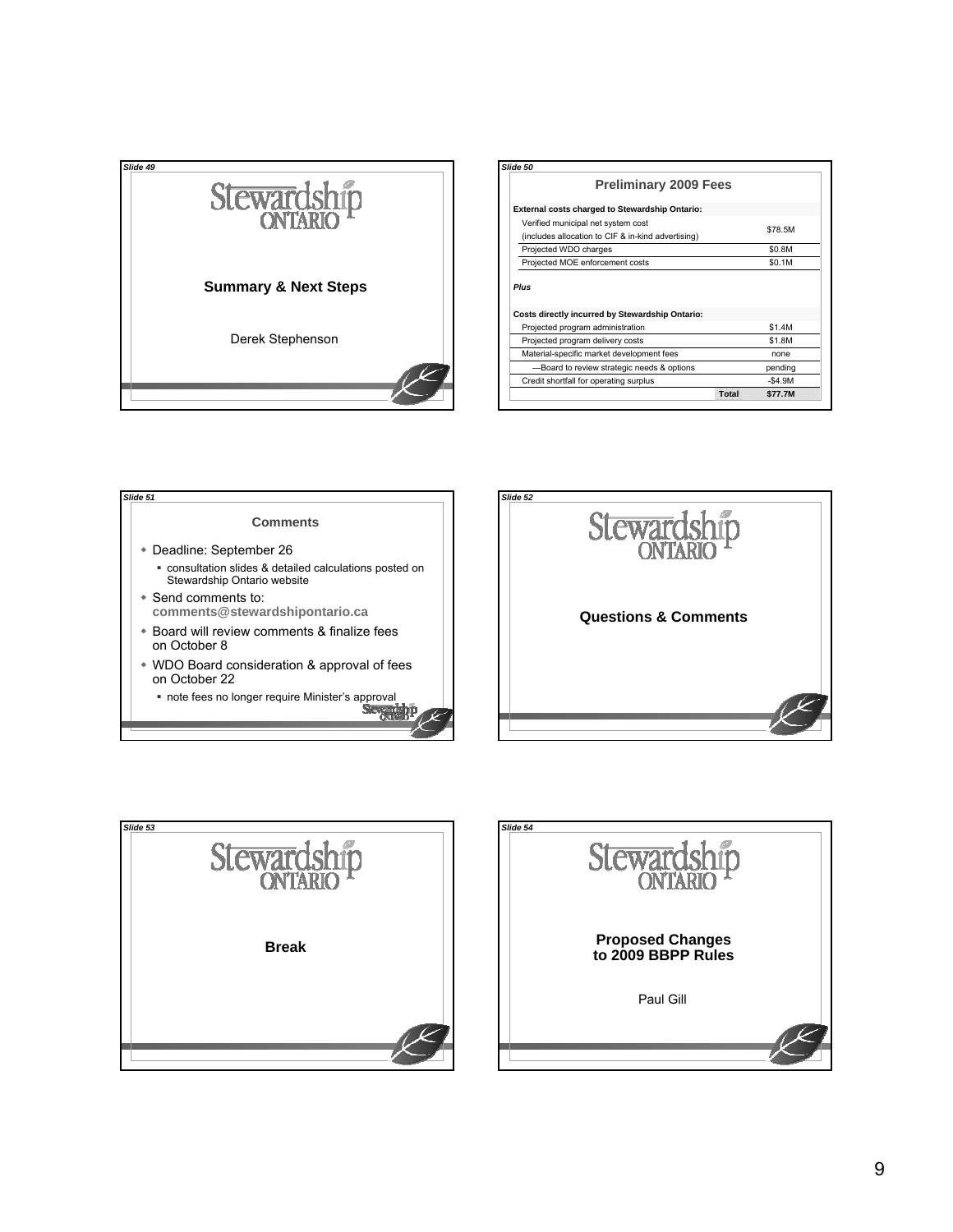### **Key Changes**

Annual date changes

*Slide 55*

Clarification change—designation of stewards

Sevendsh

- Publishing names of notified companies
- New material reporting categories









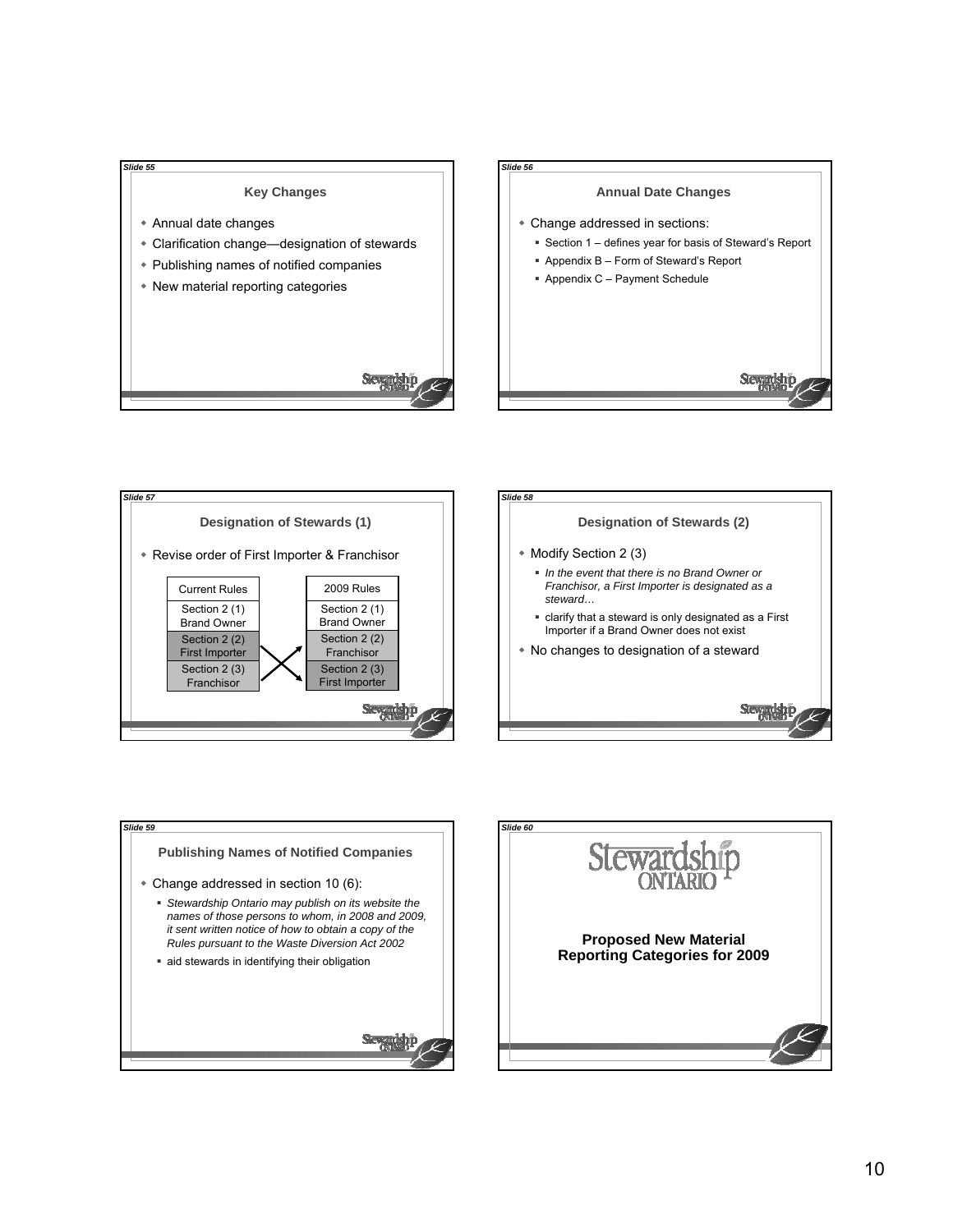#### **Background (1)**

*Slide 61*

*Slide 63*

- Stewards report kilograms of designated BB wastes they introduce into the Ontario market & manage as municipal waste
	- 24 sub-categories of packaging & printed materials
- Stewards report on methodology used, deductions, brands & additional comments
- Continued packaging innovation leading to
	- **·** introduction of new materials & packaging formats
	- differential recycling & management costs





# **Objectives of Proposed Changes** Track packaging changes that may impact program costs & recovery performance

- Provide additional data to better inform Board decision-making on emerging policy & program issues
- Promote greater harmonization of stewards reporting requirements in Ontario & Quebec
- Board commitment to monitor impact of steward fees Slevenskip





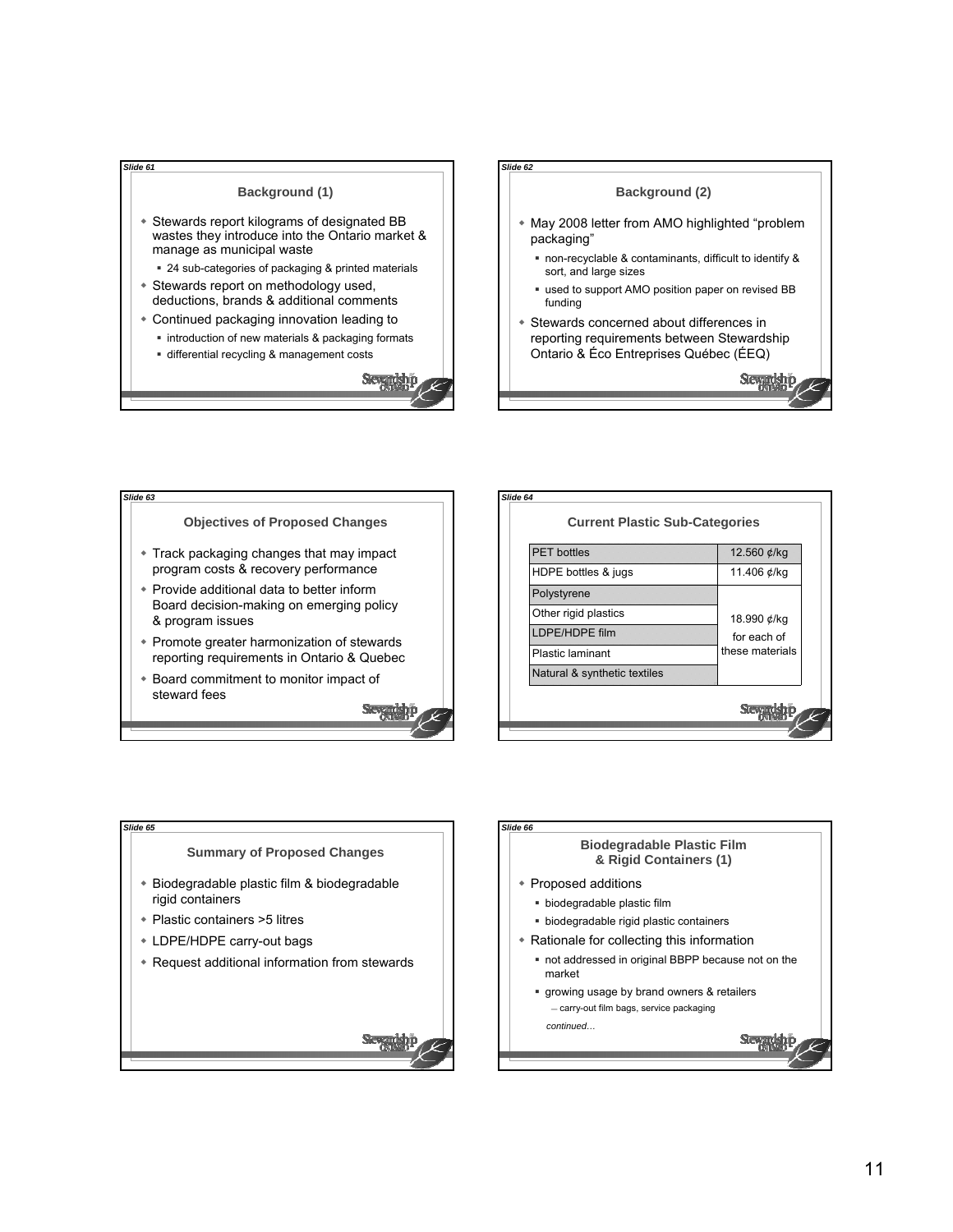